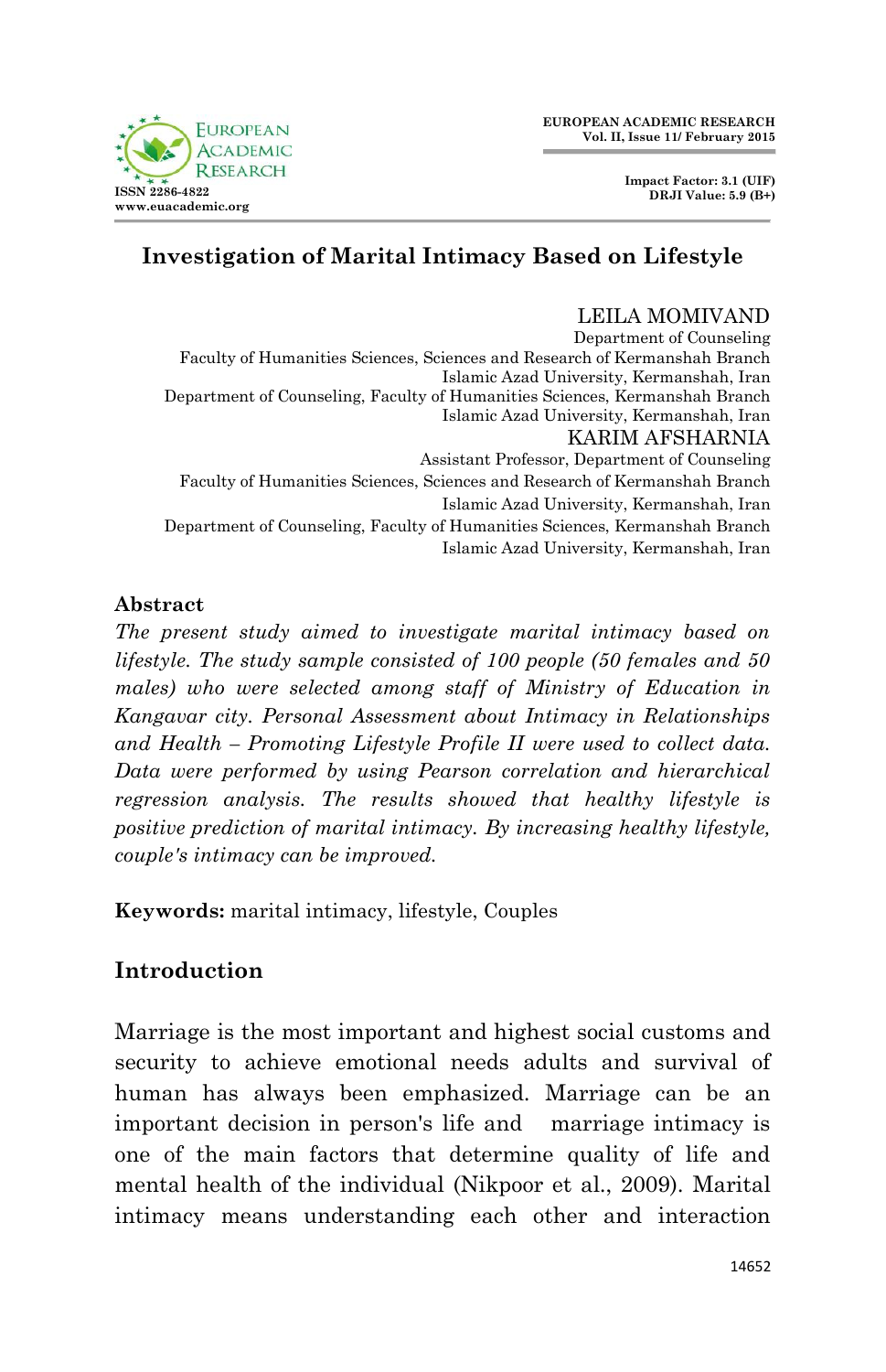Leila Momivand, Karim Afsharnia *-* **Investigation of Marital Intimacy Based on lifestyle**

friendly between material and spiritual needs of the spouses. Marital intimacy is the most fundamental pillars of various factors such as financial status, age of marriage (Mirzamani and Pouretemad, 2004). The person feels that his marriage with his life partner has paid high cost; generally, the person will be less satisfied with his marriage. Conversely, the more you think of marrying her partner earns more profits from their shared her life will be more satisfied (Stiles, 2004). In a comprehensive approach, Bagarozzi (2001) considered marital intimacy as emotional, psychological, intellectual, sexual, physical, spiritual, intellectual, social, aesthetic and recreational and in this framework is designed to assess. Meanwhile, one of the factors that have been studied over the past three decades and its role in all aspects of life is frequently emphasized is "lifestyle". By enumerated factors influencing marital intimacy factors all can be combined in comprehensive lifestyles. Lifestyle is fundamental concept in individual's social life. Both as cause and consequence of lifestyle in place a structure for defining preferences, lifestyles and determinant of social status is considered (Hendricks & Hatch, 2006). Reduction deaths from various diseases (eg, cardiovascular disease) in many parts of the world, at least partly attributed to adopt a prudent lifestyle, such as changes in diet, engaging in physical activity and smoking (Spencer et al, 2005). Lifestyle concept is proposed in field of "health promotion model". This pattern of life was taken in the context of biological, psychosocial aspect. Lifestyle is the way in which individual selected during lifetime that in fact influence culture, race, religion, socioeconomic status, belief is (Phipps et al., 2003). Pender (1982) distinguished maintenance of health and health promoting behaviors. In his view, the maintenance of health represents the tendency of stability (robustness) and to reduce the human face of danger and disease implies. Health promoting behavior indicates the tendency to increase the level of human development and the well-being implies. Today,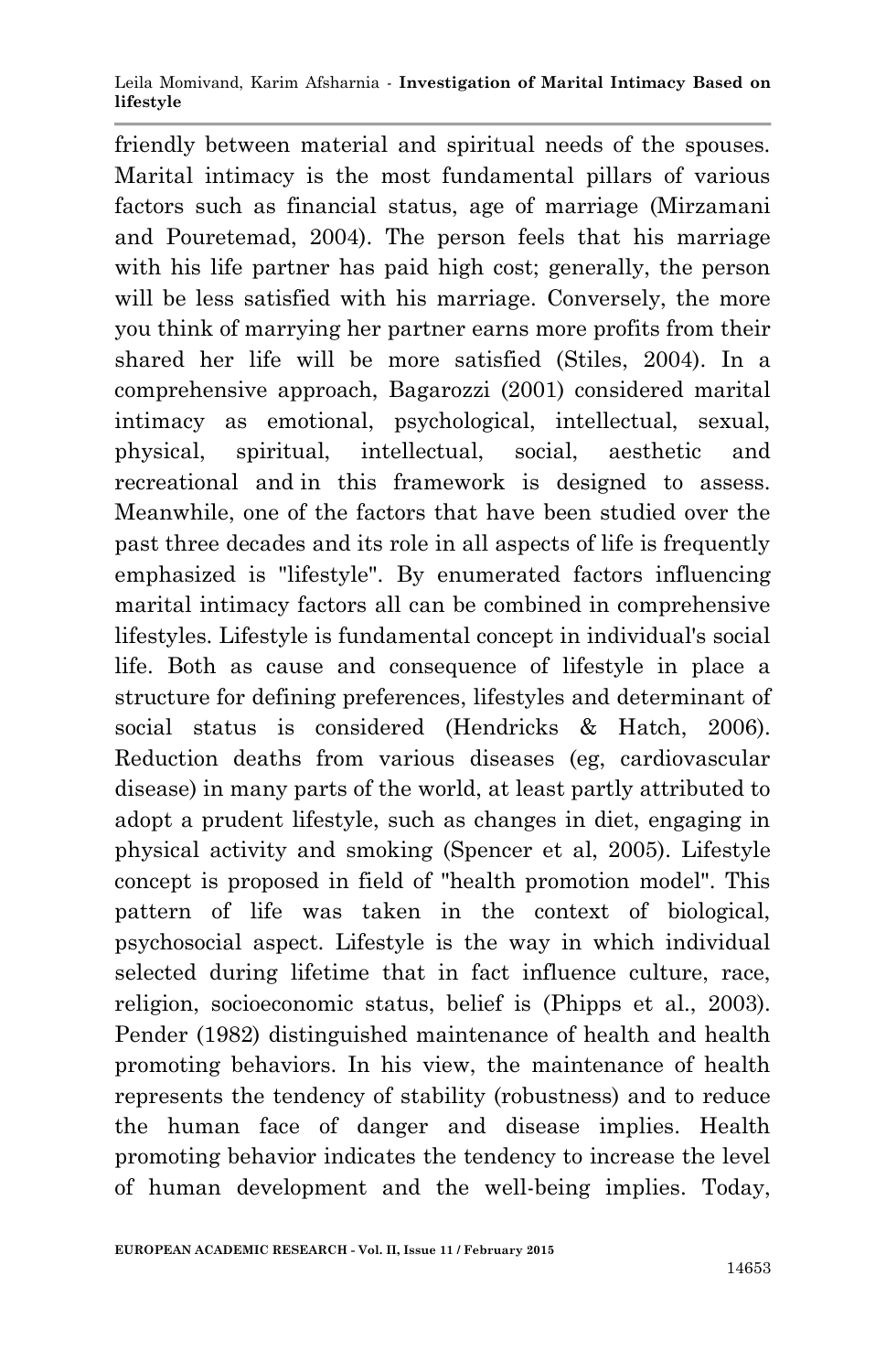various researchers (Pysyngr et al., 2009) emphasized the importance of lifestyle as a determinant of health, both physical and mental health impact and vice versa. He also emphasized that following an unhealthy lifestyle can provide the basis for variety of physical and psychological maladjustment.

On the other hand, the researchers suggest that lifestyle factors are flexible and can be changed easily through proper education and can be unhealthy to healthy lifestyle changes, prevented many incompatibility issues.

The importance of a good life style that is somewhat new branch of medical science called "lifestyle medicine". Its use prevention and control of diseases. Accordingly, a healthy lifestyle for all health-related factors such as nutrition, exercise, stress management, smoking cessation, and so it takes (Claus, 2004). Today, it is believed that 70% of diseases are associated with an individual's lifestyle (Behdani, Sargolzaee, Ghorbani, 2000). So many human illnesses includes cardiovascular diseases, respiratory, muscular and motor systems, etc., directly and indirectly caused by lifestyle or are affected by it, or at least exacerbated lifestyle or keep them involved(Ahmadvand,2001).

On the other hand, as stated in marital intimacy is a multidimensional variable that does not have specific domain. It may be that effect of the different fields, especially in the situation of higher education, career, and social relations of the track (although this effect is bidirectional interface). It comprehensively reflects compliance with the demands of life (Rezaei and Esfandiari, 2010).

The greatest joy and the deepest sense of inner satisfaction of human life and the inner peace that would be make happy member family that love and kindness and love one another rule. Seriousness and extraordinary efforts and heroic actions and even progress and success at work because that is when satisfaction toys can be used to relax and enjoy family and happiness and joy was shared (Purian,2005).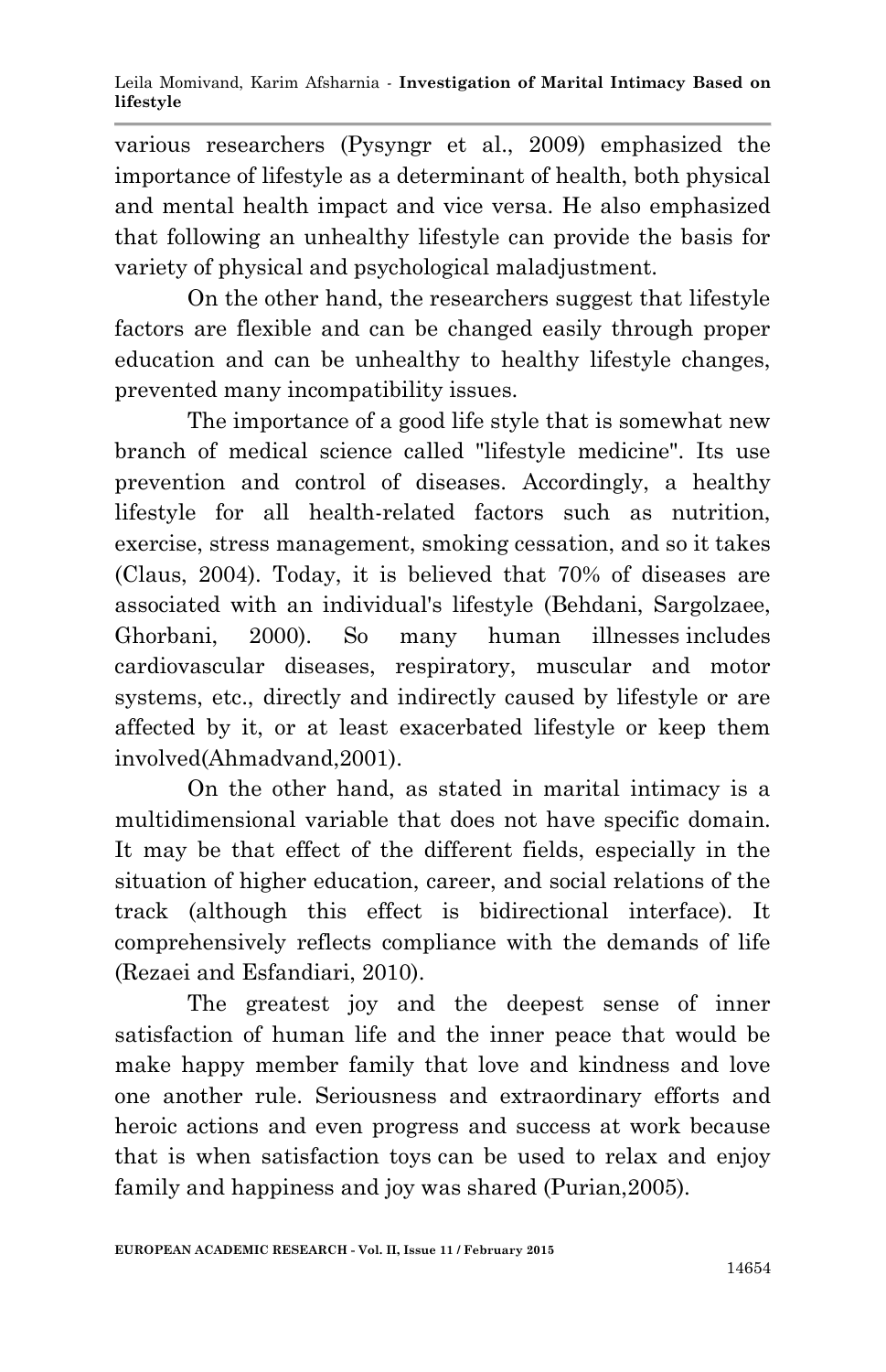Leila Momivand, Karim Afsharnia *-* **Investigation of Marital Intimacy Based on lifestyle**

Based on the above, aim of present study was to investigate marital intimacy based on lifestyle.

### **Method**

This study is correlational.

## **Static population**

The study included all teachers and staff of Kangavar's Ministry of Education was married which according to Ministry of Education in Kangavar city were 700 people.

## **Sampling**

The study sample consisted of 100 teachers or staff education is Kangavar city. The number of the 14 schools of the city (6 elementary schools, 6 middle school, high school and 6) were selected. First, using cluster random sampling from 14 schools were selected school districts in Kangavar. Then, go to the schools, and the method of sampling of the teachers was asked to complete questionnaires intended.

#### **Measures**

### **Personal Assessment about Intimacy in Relationships**

This questionnaire measures the seven components of intimacy. Factor analysis showed a significant factor in the five elements of intimacy that include intimacy, emotional, social, sexual, intellectual and recreational. Schaefer and Olson (1981), ten questions for each component devoted to the highest loadings were selected for inclusion in the fifty questions. PAIR current edition of only 41 questions that subject answered to a rating of 1 means "there is no such need" and 10 means "There is a great need" to every question. Khamse and Hosseinian (2007) reported in a study of the reliability of the test-retest method of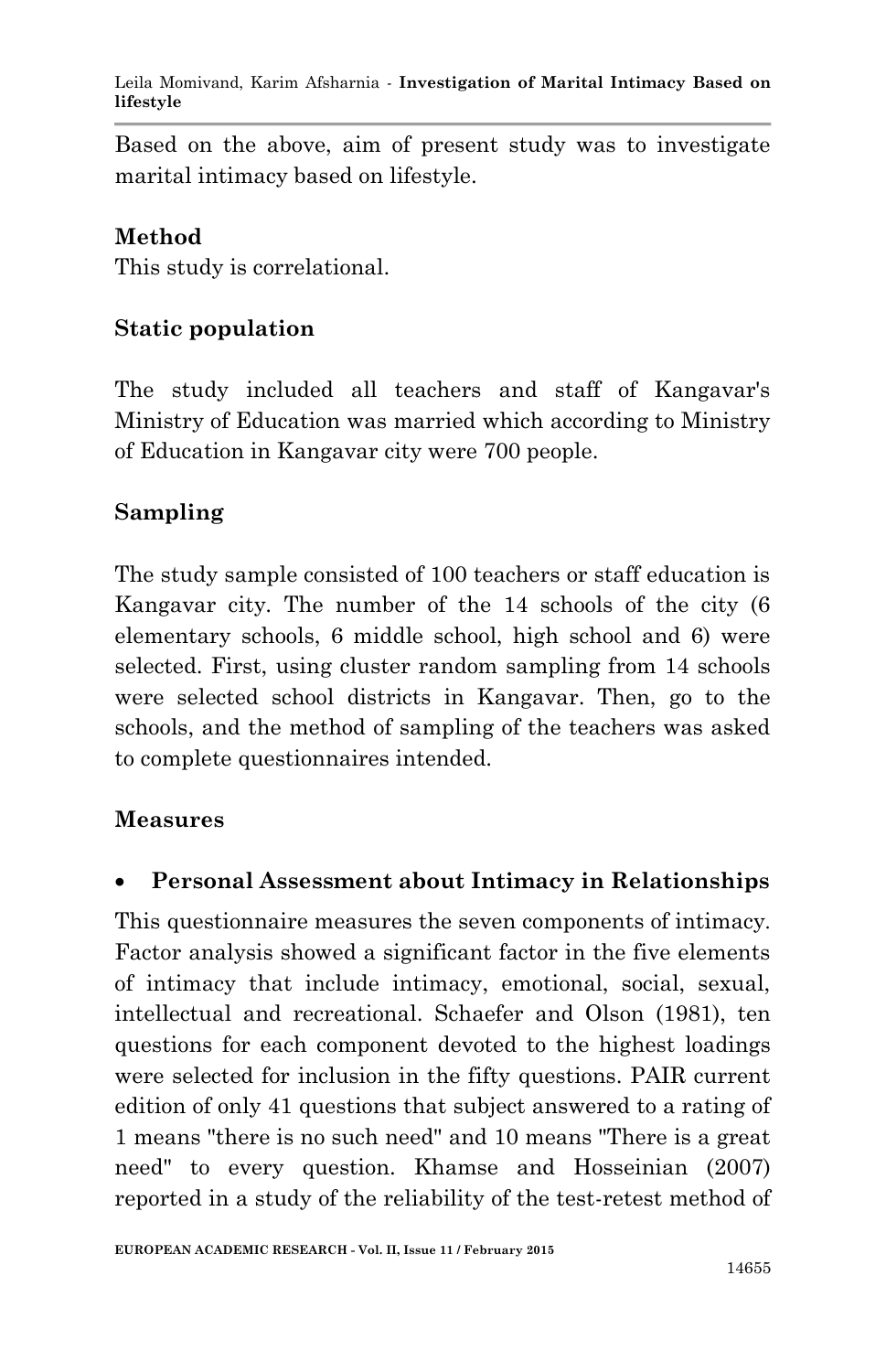calculating the intimacy with which to close the emotional, psychological, intellectual, sexual, physical, intellectual, social, aesthetic and recreational, respectively, 0.89,0.82, 0.81, 0.91, 0.80, 0.65, 0.76, 0.51 and showed acceptable reliability of this scale.

# **Health – Promoting Lifestyle Profile**

This scale has 52 items that measures frequency of self-report of health-promoting behaviors (Walker & Hill-Polerecky,1996). This instruments uses a four-point Likert scale is used, which consists of four possible responses are: " $1 =$  never," "sometimes  $= 2$ ", "3 = often," and "4 = to normal." A total score is obtained for the tool. The total score is calculated from the average of the responses to all 52 items obtained. This scale measures six dimensions of health-promoting lifestyle. The dimensions are: growth, spiritual growth, interpersonal relationships, nutrition, physical activity, responsibility towards their own health, and stress management (Walker & Hill-Polerecky,1996). Morovvati (2005) reported questionnaire 0.871 for Cronbach's alpha and internal validity of questionnaire subscale between to 0.60 to 0.74.

# **Results**

Results Table 1 showed significant relationship between lifestyle and marital intimacy. To investigate the role of lifestyle in predictive regression analysis was used.

|                | Variable                 | 1          | $\bf{2}$  | 3          | $\overline{4}$ | 5         | 6         |           |              |              |
|----------------|--------------------------|------------|-----------|------------|----------------|-----------|-----------|-----------|--------------|--------------|
| $\mathbf{1}$   | Lifestyle                |            |           |            |                |           |           |           |              |              |
| $\overline{2}$ | Emotional<br>intimacy    | $0.441**$  | 1         |            |                |           |           |           |              |              |
|                |                          |            |           |            |                |           |           |           |              |              |
| 3              | Pschycological           | $0.441**$  | $0.723**$ | 1          |                |           |           |           |              |              |
| $\overline{4}$ | intimacy                 | $0.367**$  | $0.854**$ | $0.776**$  | 1              |           |           |           |              |              |
| 5              | Intellectual<br>intimacy | $0.198*$   | $0.654**$ | $0.688**$  | $0.754*$       | 1         |           |           |              |              |
| 6              | Sexual<br>intimacy       | $0.230**$  | $0.713**$ | $0.732**$  | $0.789**$      | $0.920**$ | 1         |           |              |              |
| 7              | Spiritual<br>intimacy    | $0.376***$ | $0.333**$ | $0.675***$ | $0.646**$      | $0.539**$ | $0.573**$ | 1         |              |              |
| 8              | Aesthetic<br>intimacy    | $0.571**$  | $0.567**$ | $0.877**$  | $0.787**$      | $0.646**$ | $0.662**$ | $0.693**$ | $\mathbf{1}$ |              |
| 9              | Social intimacy          | $0.486**$  | $0.666**$ | $0.538**$  | 0.666          | $0.770**$ | $0.780**$ | $0.351**$ | $0.816**$    | $\mathbf{1}$ |

**EUROPEAN ACADEMIC RESEARCH - Vol. II, Issue 11 / February 2015**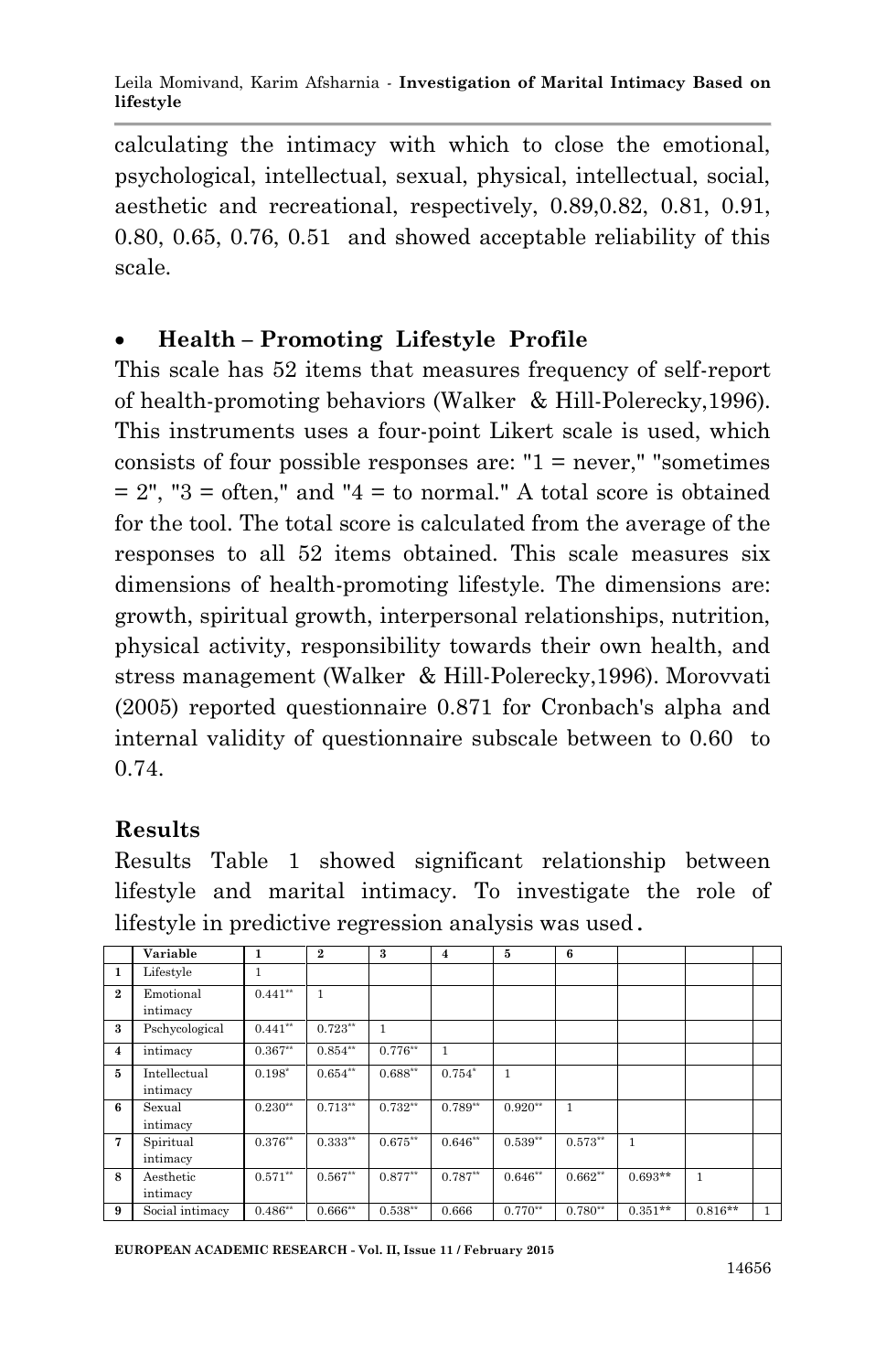Leila Momivand, Karim Afsharnia *-* **Investigation of Marital Intimacy Based on lifestyle**

Table 2. Summary of results of regression analysis of marital intimacy lifestyle

| Predictors variables | B | ß    |        | R     | $\mathbf{R}^2$ | Б<br>-    |
|----------------------|---|------|--------|-------|----------------|-----------|
| Lifestyle            |   | 0.45 | 0.0001 | 0.454 | 0.206          | $25.41\,$ |

As Table 4 shows a healthy lifestyle is able to predict marital intimacy. In this case, "healthy lifestyle" positively and significantly predict of marital intimacy. In fact, for a unit change in score of "healthy lifestyle" change the size 0.45 caused scores of marital intimacy.

### **Discussion and Conclusion**

According to Walker & Hill-Polerecky (1996), Healthy lifestyle with wide range that covers most areas of life, within the framework of the training programs are written. On the other hand, Bagarozzi (2001) argued that marital intimacy has several dimensions that impact on marital satisfaction and whose influence it. Overall, our results suggest that planning for health, efforts to improve the physical and mental health, and optimal management challenges of life (the pursuit of healthy life style), provides fertile ground for improving marital intimacy. There is also evidence of marital satisfaction and marital intimacy is created and placed on the other hand leads to marital intimacy. The sample consisted of middle-aged (30- 50 years), respectively. But as studies have shown the variables discussed in other age periods are also traceable. Therefore, the results are not generalizable to the young and the elderly.For this purpose, cross-sectional studies of different age groups, or multi-year longitudinal research is needed.

It is suggested that future research to enhance the generalizability of the results first, the sample and the wider participation of community groups and organizations is used, secondly, the examples include the different age groups (study period), or check for a specific sample over time (longitudinal study) are studied. Health behaviors circuits (of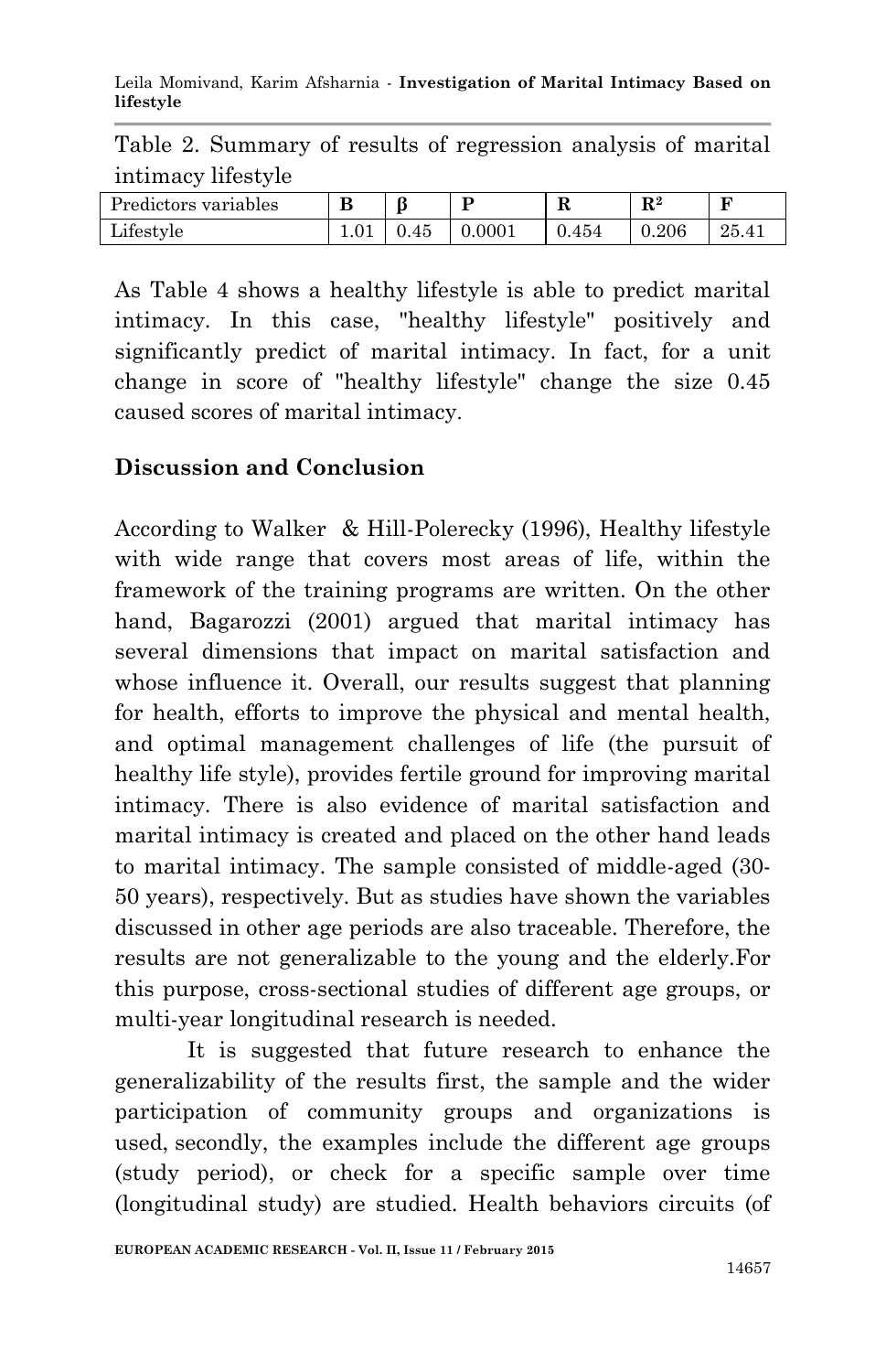six) to young people are on the verge of forming common life, taught, because research has shown that health behaviors circuit helps to increase marital intimacy.

#### **REFERENCES**

- Ahmadvand, A. (2001). Lifestyle. Psychology Today. 9. No. 18- 19.
- Bagarozzi, D. A. (2001). *Enhancing Intimacy in Marriage: A Clinician's Handbook.* Brunner-Routledge.
- Behdani, F., Sargolzaee, M., Ghorbani,E.(2000). Lifestyle association with depression and anxiety in students of Sabzevar. Journal of Sabzevar School of Medical Sciences. Seventh year. 2. No. 27-37.
- Claus M. (2004). The use of the terms 'lifestyle medicines' or 'lifestyle drugs'. *Pharmacy World & Science. 26, (4),* 193- 200.
- Hendricks, J., Hatch, L. R. (2006). Lifestyle and Aging. *Handbook of Aging and the Social Sciences, Sixth Edition.* Academic Press.
- Mirzamani, M., & Pouretemad, H. (2004). Islamic Revolution Iranian Revolutionary Guards military lifestyle. Journal of Military Medical Sciences, Iran. Second year, No. 4, 443-450.
- Morowatisharifabad, M. (2005). Optimization and evaluation of health promotion model and its application to the theory of adult education in the health promoting behaviors among the elderly in the city of Yazd. Health Education doctoral thesis. School of Medical Sciences, Tarbiat Modarres University.
- Nikpoor, P., Nasrallah, F., Haqqani, H. (2009). Lifestyle factors associated with osteoporosis in women. College of Nursing and Midwifery, Isfahan University of Medical Sciences, Volume 22, Number 58, 9-21.